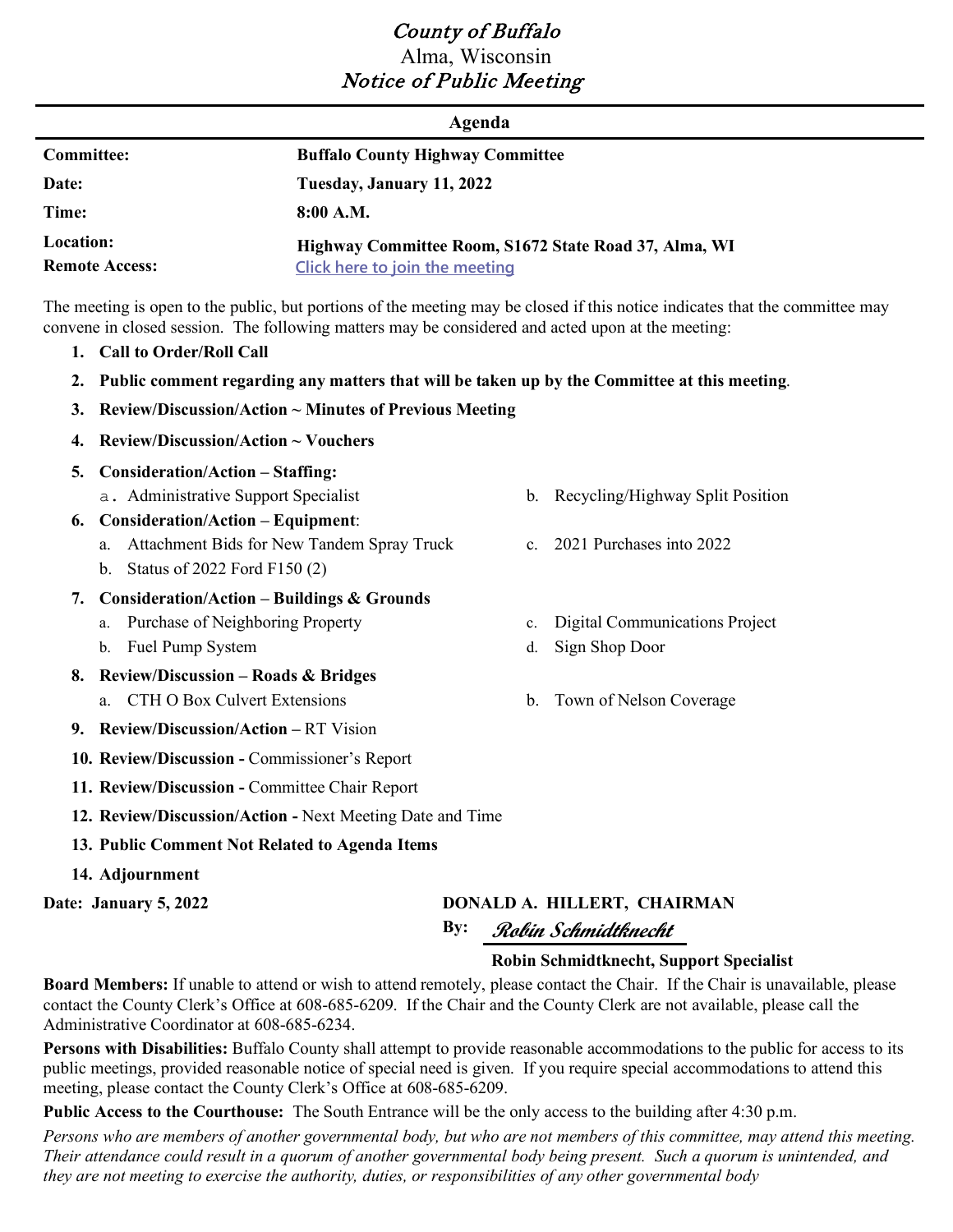## BUFFALO COUNTY MINUTES

| Committee of the Board: | Buffalo County Highway Committee |  |
|-------------------------|----------------------------------|--|
|                         |                                  |  |

Date of the Meeting: Tuesday, December 14, 2021

Chairman Mr. Don Hillert called the meeting to order at 8:00 a.m. in the conference room of the Buffalo County Highway Department, Alma, Wisconsin.

**Board Members Present:** Mr. Don Hillert, Mr. David Danzinger, Mr. John Sendelbach, Mr. Dwight Ruff & Mr. Max Weiss.

**Others Present for All or Parts of the Meeting:** Mr. Ryan VanDeWalle, Mr. Bob Platteter, Kelly Johnston, John DeWitt, Jim Palkowski, Mr. Tom Young (P & G Fuel Systems), and Ms. Janet LaDuke.

#### **Public Comments regarding Agenda Items:** None

**Review/Discussion/Action - Minutes of the Previous Meeting:** A motion was made by Mr. Ruff, seconded by Mr. Weiss to approve the minutes of the previous meeting as sent. Carried.

**Review/Discussion/Action -** Monthly Vouchers #28112 through # 28185 totaling \$482,160.39 were reviewed**.** A motion was made by Mr. Ruff seconded by Mr. Sendelbach to approve the monthly vouchers as presented. Carried.

#### **Review/Discussion/Action– Staffing:**

- a. Parts/Inventory Specialist Position has been filled. Offer excepted by Tracy Gurin.
- b. Replacement of Recycling/Highway Split Position Tony Pfaff who was in this position accepted the full-time position with Randy Johnson's retirement. Mr. Danzinger made a motion to start the process to refill this position. Seconded by Mr. Ruff. Carried.
- c. Replacement of Administrative Support Specialist Mr. Sendelbach made a motion to start the process to refill this position as the current person (Robin Schmidtknecht) will be retiring March 3, 2022. Seconded by Mr. Ruff. Carried.
- d. Chainsaw Safety Report Very good training and feedback from the employees. The employees expressed concern that having supervisors at the training was a distraction.

#### **Review/Discussion/Action - Equipment:**

- a. Tandem Axle Cab/Classis Purchase Replacement for #74 brine truck. Mr. Sendelbach made a motion to move forward with Mid-States Truck as it is the same specs as the other one purchased. Seconded by Mr. Weiss. Carried.
- b. Semi-Tractor Cost Mr. Sendelbach made a motion to change the price cap from \$40,000.00 to \$50,000.00 and change the mileage parameter from 300,000 miles to 500,000 miles. Seconded by Mr. Weiss. Carried.

#### **Review/Discussion/Action – Buildings & Grounds:**

- a. Purchase of neighboring property Paperwork is still with Mr. Bilski.
- b. Waumandee Shop Office & Building Office is now completed. Need to have someone to come fix the cracks in the exterior block walls.
- c. Fuel System Demo Tom Young from P  $\&$  G Fuel Systems did a demonstration of their fuel monitoring systems. Discussion of what would be needed to outfit all shops and auxiliary tanks. Mr. Young will put together a quote for total costs and expenses.
- d. Digital Communications Project Internet is now established at all the highway shops. We are still working with Itechra for monitors and tv systems.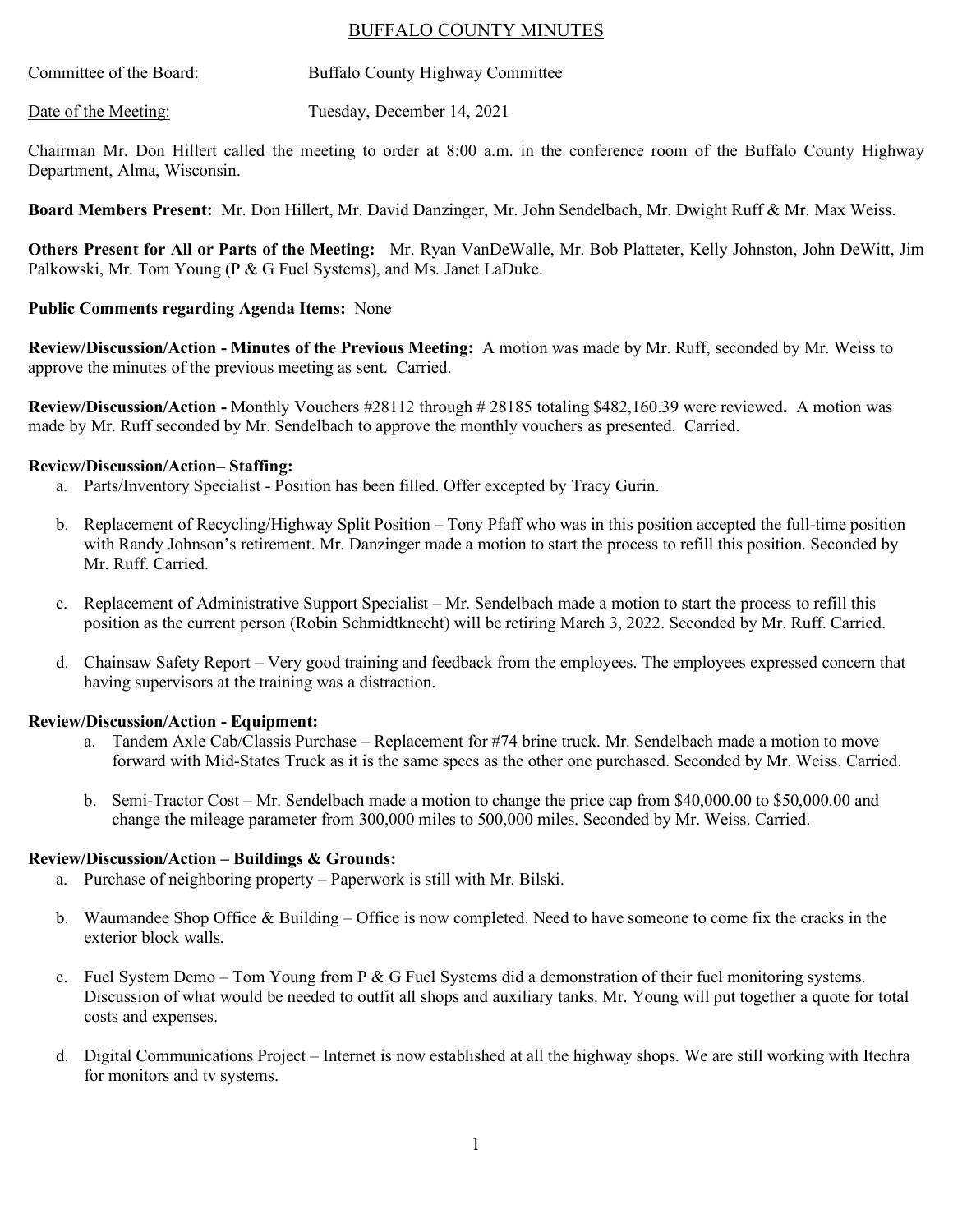e. Sign Shop Door – There is one bid for modification of the sign shop garage door. Two more bids are requested. Pete Hawkins and Mark Bartlow were names given to get bids from.

# **Review/Discussion/Action – Roads and Bridges:**

- a. Plowing Incident There was a state plow truck hit on December 7, 2021 on State Hwy 121. There were no injuries. A police report has been filed.
- b. 2022/2023 LRIP Projects CHI-D \$152538.00 is a 50/50 split. CHI \$119,228.00 is a 50/50 split. CHI-S \$273,577.00 is a 90/10 split.

**WisDOT Routine Maintenance Agreement (RMA) -** is \$1,118,800.00. Mr. Sendelbach made a motion to accept and sign the agreement. Seconded by Mr. Ruff. Carried

**WisDot Traffic Maintenance Agreement (TMA)** – is \$23,880.00. Mr. Ruff made a motion to accept and sign the agreement. Seconded by Mr.Weiss. Carried.

**Buffalo County/Ducks Unlimited MOU** – Mr. Sendelbach made a motion to table. Seconded by Mr. Weiss. Carried.

**RT Vision Demo** – Mark Rood from RT Vision did a demonstration. Mr. Rood will put together a package with total costs and expenses.

**January 2022 Highway Conference** - Conference will be held at Chula Vista Resort in Wisconsin Dells on January 17,18,19, 2022. Reservation/registration deadline is December 16, 2021. Mr. Weiss will be attending.

#### **Commissioners Report-**

- Winter snow plowing mailbox policy to be published in the newspaper.
- FEMA will be giving a check for \$130,000.00 for the CTH E dugway project which is completed.
- One \$50,000.00 grant for the Palkowski bridge project has been approved. Waiting to hear on the second \$50,000.00 grant.

**Committee Chair Report –** Concerns were brought up about CTH A plowing.

**Next Meeting –** The next meeting will be January 11, 2022 at 8:00 a.m.

**Public Comments-** Nothing to report.

**Adjournment-** Mr. Ruff made a motion to adjourn at 10:16 a.m., seconded by Mr. Sendelbach. Carried.

Respectfully submitted,

Acting Secretary Kelly Johnston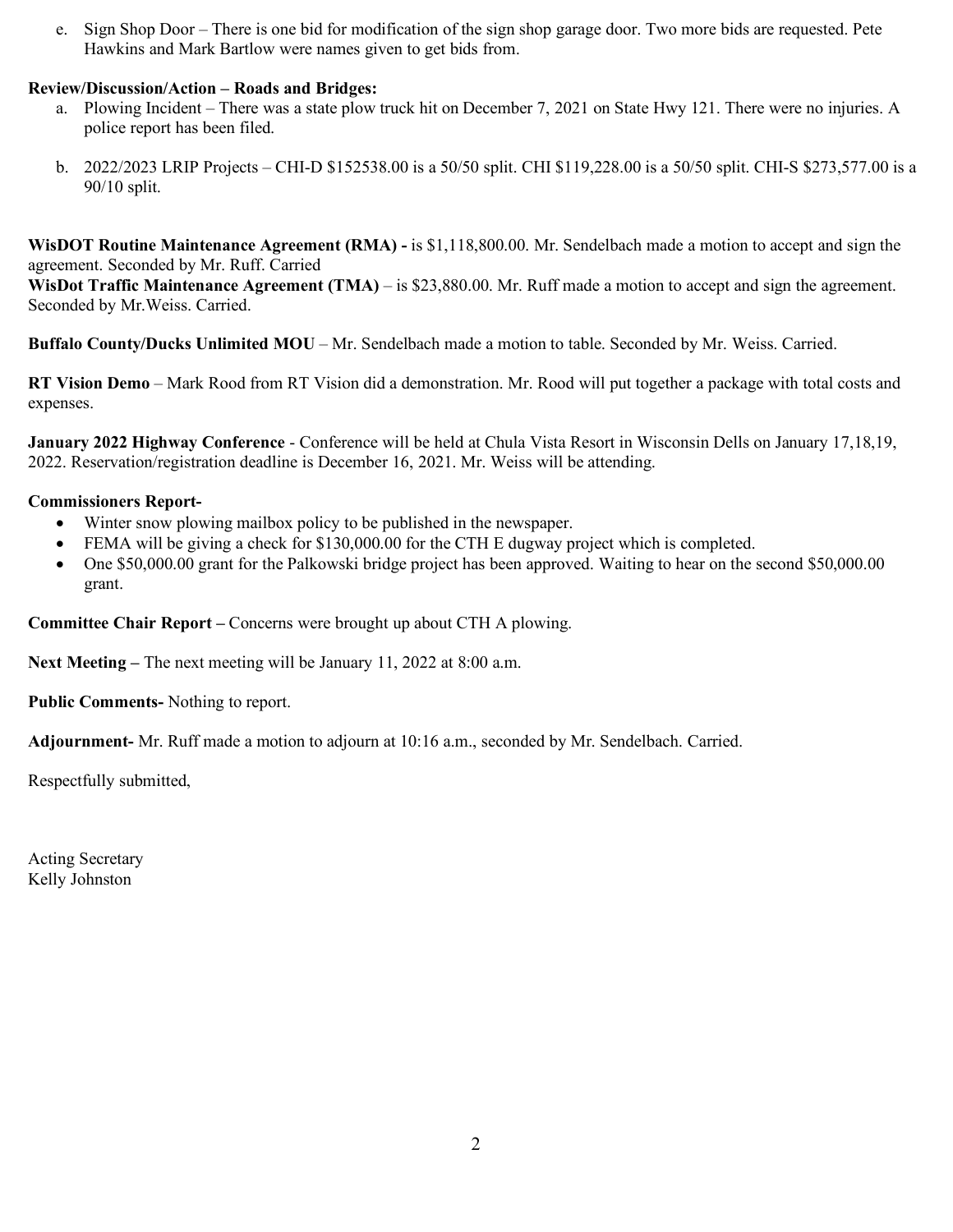| ACS FINANCIAL SYSTEM |                   | COUNTY OF BUFFALO                  |
|----------------------|-------------------|------------------------------------|
| 12/28/2021 14:15:13  | Schedule of Bills | GL050S-V08.15 COVERPAGE<br>GT.540R |
|                      |                   |                                    |

|  |  |  |  |  | * * * L I S A * * *  |         |
|--|--|--|--|--|----------------------|---------|
|  |  |  |  |  | * * * L I S A * * *  |         |
|  |  |  |  |  | * * * L I S A * * *  |         |
|  |  |  |  |  | * * * T, T S A * * * | $\star$ |
|  |  |  |  |  |                      |         |

Report Selection:

RUN GROUP... 12/28H COMMENT... 12/28/2021 HWY BILLS

DATA-JE-ID DATA COMMENT

-------------- ------------------------

D-12282021-777 12/28 HWY DEPT BILLS

Run Instructions:

|        | Jobg Banner Copies Form Printer |         | Hold Space LPI Lines CPI CP SP RT |          |  |
|--------|---------------------------------|---------|-----------------------------------|----------|--|
| L LISA | 01                              | LAS4002 |                                   | 6 066 10 |  |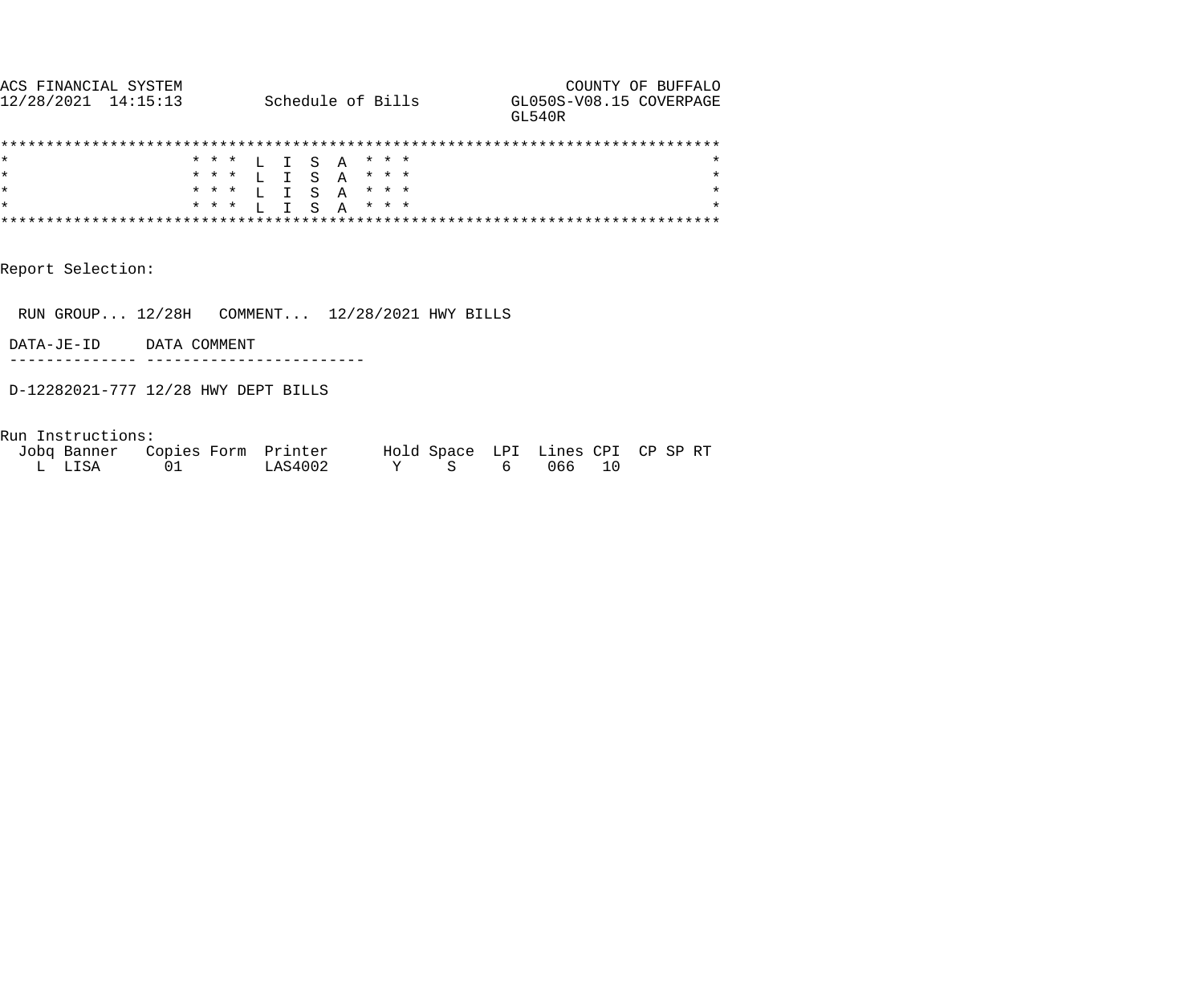| ACS FINANCIAL SYSTEM<br>12/28/2021 14:15:13                                                                                                                                                     |                                                                                | Schedule of Bills                                                                                                                                                                                                                                                                                                                                                                                                                                         |                |                                                                   | GL540R-V08.15 PAGE  | COUNTY OF BUFFALO<br>-1                                                                              |
|-------------------------------------------------------------------------------------------------------------------------------------------------------------------------------------------------|--------------------------------------------------------------------------------|-----------------------------------------------------------------------------------------------------------------------------------------------------------------------------------------------------------------------------------------------------------------------------------------------------------------------------------------------------------------------------------------------------------------------------------------------------------|----------------|-------------------------------------------------------------------|---------------------|------------------------------------------------------------------------------------------------------|
| VENDOR NAME<br>DESCRIPTION                                                                                                                                                                      | AMOUNT                                                                         | ACCOUNT NAME                                                                                                                                                                                                                                                                                                                                                                                                                                              | FUND & ACCOUNT | CLAIM INVOICE                                                     | PO#                 | $F/P$ ID LINE                                                                                        |
| ALCIVIA<br>12/28 HWY DEPT BILL<br>12/28 HWY DEPT BILL<br>12/28 HWY DEPT BILL                                                                                                                    | 296.67<br>296.67<br>296.66<br>890.00                                           | OTHER OPERATING SUPPLIES 70.72.53240.0000.349 028187 1007054<br>OTHER OPERATING SUPPLIES 70.72.53240.0000.349 028187 1007054<br>OTHER OPERATING SUPPLIES 70.72.53240.0000.349 028187 1007054<br>*VENDOR TOTAL                                                                                                                                                                                                                                             |                |                                                                   |                     | 777 00002<br>777 00003<br>777 00004                                                                  |
| ARAMARK<br>12/28 HWY DEPT BILL<br>12/28 HWY DEPT BILL<br>12/28 HWY DEPT BILL<br>12/28 HWY DEPT BILL<br>12/28 HWY DEPT BILL<br>12/28 HWY DEPT BILL<br>12/28 HWY DEPT BILL<br>12/28 HWY DEPT BILL | 22.09<br>33.34<br>$8.76$<br>$4.38$<br>21.84<br>33.34<br>8.76<br>4.38<br>136.89 | OTHER OPERATING SUPPLIES 70.72.53230.0000.349  028188  632000312836<br>OTHER OPERATING SUPPLIES 70.72.53270.0000.349  028188  632000312836<br>SHOP MATERIALS/SUPPLIES 70.16112<br>SHOP MATERIALS/SUPPLIES 70.16112<br>OTHER OPERATING SUPPLIES 70.72.53230.0000.349  028188  632000316769<br>OTHER OPERATING SUPPLIES 70.72.53270.0000.349  028188  632000316769<br>SHOP MATERIALS/SUPPLIES 70.16112<br>SHOP MATERIALS/SUPPLIES 70.16112<br>*VENDOR TOTAL |                | 028188 632000312836<br>028188 632000312836<br>028188 632000316769 | 028188 632000316769 | 777 00005<br>777 00006<br>777 00007<br>777 00008<br>777 00009<br>777 00010<br>777 00011<br>777 00012 |
| AUSETH/BRUCE<br>12/28 HWY DEPT BILL                                                                                                                                                             | 6.50                                                                           | OTHER OPERATING SUPPLIES 70.73.53310.0000.349 028189 122121                                                                                                                                                                                                                                                                                                                                                                                               |                |                                                                   |                     | 777 00013                                                                                            |
| BADGER TRUCK REFRIGERATI<br>12/28 HWY DEPT BILL                                                                                                                                                 | 36.26                                                                          | OTHER OPERATING SUPPLIES 70.72.53240.0000.349 028190 455207                                                                                                                                                                                                                                                                                                                                                                                               |                |                                                                   |                     | 777 00014                                                                                            |
| BAUER BUILT INC<br>12/28 HWY DEPT BILL<br>12/28 HWY DEPT BILL                                                                                                                                   | 1,652.98<br>2,146.85<br>3,799.83                                               | SHOP MATERIALS/SUPPLIES 70.16112<br>SHOP MATERIALS/SUPPLIES 70.16112<br>*VENDOR TOTAL                                                                                                                                                                                                                                                                                                                                                                     |                | 028191 600159848<br>028191 600160044                              |                     | 777 00015<br>777 00016                                                                               |
| BLACK GOLD ENVIRONMENTAL<br>12/28 HWY DEPT BILL                                                                                                                                                 | 163.57                                                                         | OTHER OPERATING SUPPLIES 70.72.53270.0000.349 028192 43925                                                                                                                                                                                                                                                                                                                                                                                                |                |                                                                   |                     | 777 00017                                                                                            |
| BLUE TARP FINANCIAL INC<br>12/28 HWY DEPT BILL<br>12/28 HWY DEPT BILL<br>12/28 HWY DEPT BILL                                                                                                    | 101.98<br>99.96<br>271.96<br>473.90                                            | SHOP MATERIALS/SUPPLIES 70.16112<br>SHOP MATERIALS/SUPPLIES 70.16112<br>OTHER OPERATING SUPPLIES 70.72.53220.0000.349 028193 70993347<br>*VENDOR TOTAL                                                                                                                                                                                                                                                                                                    |                | 028193 70846928<br>028193 70993347                                |                     | 777 00018<br>777 00019<br>777 00020                                                                  |
| BOBCAT OF THE COULEE REG<br>12/28 HWY DEPT BILL                                                                                                                                                 | 177.88                                                                         | OTHER OPERATING SUPPLIES 70.72.53240.0000.349 028194 01-50965                                                                                                                                                                                                                                                                                                                                                                                             |                |                                                                   |                     | 777 00021                                                                                            |
| BUFFALO CO TREASURER<br>12/28 HWY DEPT BILL<br>12/28 HWY DEPT BILL<br>12/28 HWY DEPT BILL<br>12/28 HWY DEPT BILL                                                                                | 167,240.79<br>8,055.27<br>256.64<br>266.24<br>175,818.94                       | GENERAL OBLIGATION BOND 70.29120<br>INTEREST ON URNE SHOP LO 70.08.58210.0000.620 028195 1-DEC<br>OTHER OPERATING SUPPLIES 70.72.53270.0000.349 028195 1627<br>OTHER OPERATING SUPPLIES 70.72.53270.0000.349 028195 1628<br>*VENDOR TOTAL                                                                                                                                                                                                                 |                | 028195 1-DEC                                                      |                     | 777 00022<br>777 00023<br>777 00024<br>777 00025                                                     |
| BURGGRAF'S ACE HARDWARE<br>12/28 HWY DEPT BILL                                                                                                                                                  | 185.44                                                                         | OTHER OPERATING SUPPLIES 70.72.53220.0000.349  028196  186396                                                                                                                                                                                                                                                                                                                                                                                             |                |                                                                   |                     | 777 00026                                                                                            |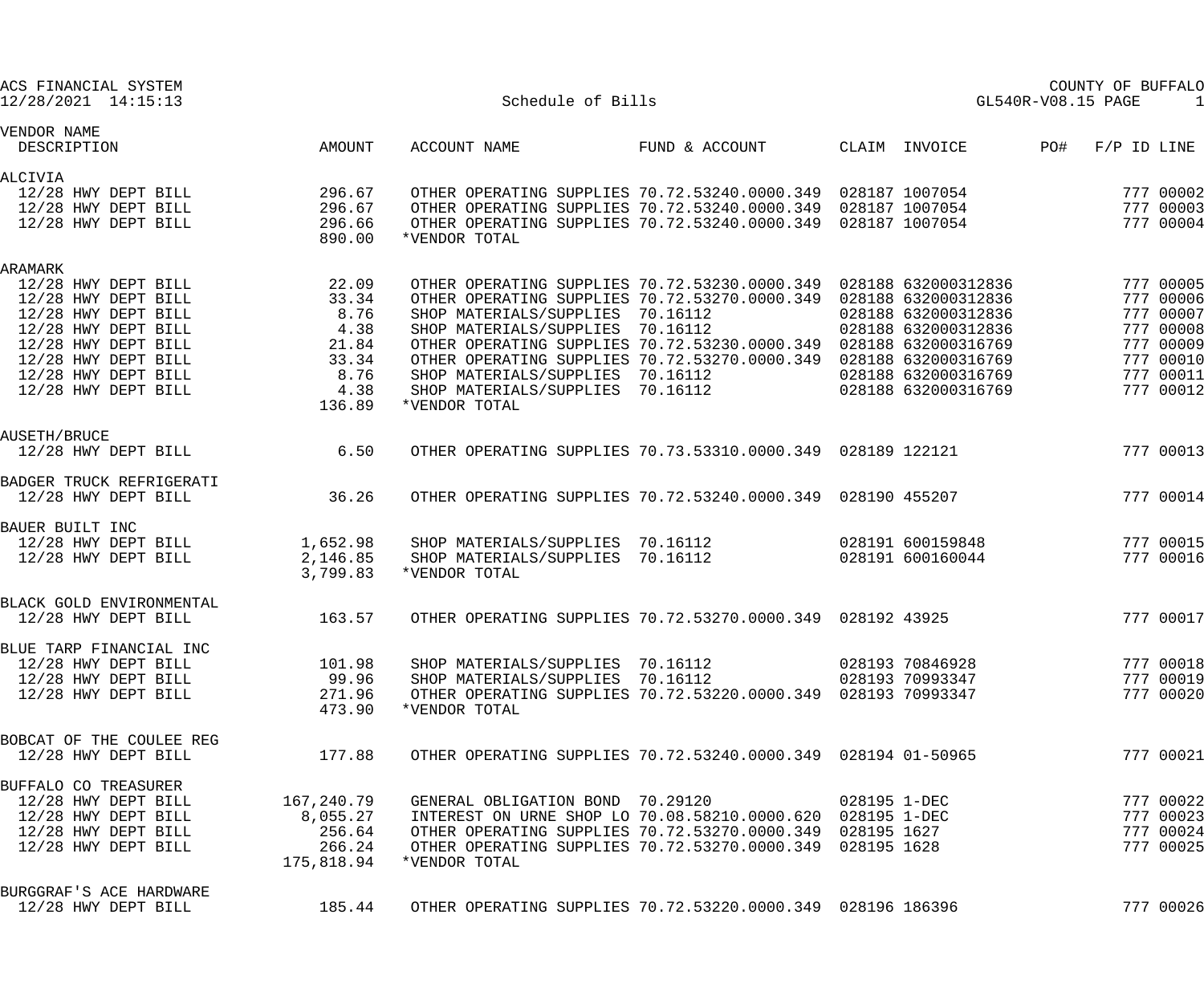| ACS FINANCIAL SYSTEM<br>12/28/2021 14:15:13                                                                                                                                                              |                                                                                  | Schedule of Bills                                                                                                                                                                                                                                                                                                                                                                                                                                    |                | COUNTY OF BUFFALO<br>GL540R-V08.15 PAGE |                                                                                                            |     |                                                                                                      |
|----------------------------------------------------------------------------------------------------------------------------------------------------------------------------------------------------------|----------------------------------------------------------------------------------|------------------------------------------------------------------------------------------------------------------------------------------------------------------------------------------------------------------------------------------------------------------------------------------------------------------------------------------------------------------------------------------------------------------------------------------------------|----------------|-----------------------------------------|------------------------------------------------------------------------------------------------------------|-----|------------------------------------------------------------------------------------------------------|
| VENDOR NAME<br>DESCRIPTION                                                                                                                                                                               | AMOUNT                                                                           | ACCOUNT NAME                                                                                                                                                                                                                                                                                                                                                                                                                                         | FUND & ACCOUNT |                                         | CLAIM INVOICE                                                                                              | PO# | $F/P$ ID LINE                                                                                        |
| CITY OF ALMA<br>12/28 HWY DEPT BILL                                                                                                                                                                      | 179.14                                                                           | OTHER OPERATING SUPPLIES 70.72.53270.0000.349 028197 000-3099-00                                                                                                                                                                                                                                                                                                                                                                                     |                |                                         |                                                                                                            |     | 777 00027                                                                                            |
| CNA SURETY<br>12/28 HWY DEPT BILL                                                                                                                                                                        | 104.00                                                                           | REGISTRATION FEES & TUIT 70.71.53110.0000.326 028198 51719505N01                                                                                                                                                                                                                                                                                                                                                                                     |                |                                         |                                                                                                            |     | 777 00028                                                                                            |
| EAU CLAIRE CNTY HWY DEPT<br>12/28 HWY DEPT BILL<br>12/28 HWY DEPT BILL<br>12/28 HWY DEPT BILL<br>12/28 HWY DEPT BILL<br>12/28 HWY DEPT BILL                                                              | 3,674.83<br>3,187.92<br>253.92<br>6, 217.22<br>561.36<br>13,895.25               | OTHER OPERATING SUPPLIES 70.73.53312.0000.349 028199 11/1-11/30<br>OTHER OPERATING SUPPLIES 70.73.53312.0000.349 028199 11/1-11/30<br>OTHER OPERATING SUPPLIES 70.73.53312.0000.349 028199 11/1-11/30<br>OTHER OPERATING SUPPLIES 70.73.53312.0000.349 028199 11/1-11/30<br>OTHER OPERATING SUPPLIES 70.73.53312.0000.349 028199 11/1-11/30<br>*VENDOR TOTAL                                                                                         |                |                                         |                                                                                                            |     | 777 00029<br>777 00030<br>777 00031<br>777 00032<br>777 00033                                        |
| EBERSOLD SCHULTZ/AIMEE M<br>1099 12/28 HWY DEPT BILL                                                                                                                                                     | 3,400.00                                                                         | LAND                                                                                                                                                                                                                                                                                                                                                                                                                                                 | 70.18200       |                                         | 028224 12-MAY                                                                                              |     | 777 00115                                                                                            |
| ERICKSON ENGINEERING LLC<br>1099 12/28 HWY DEPT BILL<br>1099 12/28 HWY DEPT BILL                                                                                                                         | 2,035.00<br>90.00<br>2,125.00                                                    | OTHER OPERATING SUPPLIES 70.73.53333.0000.349 028200 14550<br>OTHER OPERATING SUPPLIES 70.73.53333.0000.349 028200 14550<br>*VENDOR TOTAL                                                                                                                                                                                                                                                                                                            |                |                                         |                                                                                                            |     | 777 00034<br>777 00035                                                                               |
| FASTENAL COMPANY<br>12/28 HWY DEPT BILL<br>12/28 HWY DEPT BILL<br>12/28 HWY DEPT BILL<br>12/28 HWY DEPT BILL<br>12/28 HWY DEPT BILL<br>12/28 HWY DEPT BILL<br>12/28 HWY DEPT BILL<br>12/28 HWY DEPT BILL | 146.68<br>32.28<br>47.10<br>99.87<br>17.46<br>61.66<br>198.06<br>20.95<br>624.06 | OTHER OPERATING SUPPLIES 70.72.53220.0000.349 028201 MNWIN462924<br>OTHER OPERATING SUPPLIES 70.72.53230.0000.349 028201 MNWIN462924<br>OTHER OPERATING SUPPLIES 70.72.53240.0000.349<br>OTHER OPERATING SUPPLIES 70.72.53230.0000.349<br>OTHER OPERATING SUPPLIES 70.72.53270.0000.349<br>SHOP MATERIALS/SUPPLIES 70.16112<br>OTHER OPERATING SUPPLIES 70.72.53230.0000.349 028201 MNWIN463589<br>SHOP MATERIALS/SUPPLIES 70.16112<br>*VENDOR TOTAL |                |                                         | 028201 MNWIN463140<br>028201 MNWIN463239<br>028201 MNWIN463239<br>028201 MNWIN463239<br>028201 MNWIN463589 |     | 777 00037<br>777 00038<br>777 00036<br>777 00039<br>777 00040<br>777 00041<br>777 00042<br>777 00043 |
| FLEETPRIDE<br>12/28 HWY DEPT BILL<br>12/28 HWY DEPT BILL<br>12/28 HWY DEPT BILL<br>12/28 HWY DEPT BILL                                                                                                   | 239.72<br>4.71<br>48.40<br>10.14<br>302.97                                       | SHOP MATERIALS/SUPPLIES 70.16112<br>OTHER OPERATING SUPPLIES 70.72.53230.0000.349  028202  87695672<br>SHOP MATERIALS/SUPPLIES 70.16112<br>SHOP MATERIALS/SUPPLIES 70.16112<br>*VENDOR TOTAL                                                                                                                                                                                                                                                         |                |                                         | 028202 87695672<br>028202 87695672<br>028202 87695672                                                      |     | 777 00044<br>777 00045<br>777 00046<br>777 00047                                                     |
| GUNDERSEN LUTHERAN MED C<br>12/28 HWY DEPT BILL<br>12/28 HWY DEPT BILL                                                                                                                                   | 51.30<br>62.70<br>114.00                                                         | OTHER OPERATING SUPPLIES 70.73.53310.0000.349                                028203   400000003078<br>OTHER OPERATING SUPPLIES 70.73.53321.0000.349  028203  400000003078<br>*VENDOR TOTAL                                                                                                                                                                                                                                                           |                |                                         |                                                                                                            |     | 777 00048<br>777 00049                                                                               |
| GURIN/TRACY<br>1099 12/28 HWY DEPT BILL                                                                                                                                                                  | 56.00                                                                            | OTHER OPERATING SUPPLIES 70.72.53270.0000.349 028204 DEC21                                                                                                                                                                                                                                                                                                                                                                                           |                |                                         |                                                                                                            |     | 777 00050                                                                                            |
| HIGHWAY CONSTRUCTION<br>1099 12/28 HWY DEPT BILL<br>1099 12/28 HWY DEPT BILL                                                                                                                             | 116.00<br>60.00                                                                  | OTHER OPERATING SUPPLIES 70.73.53321.0000.349 028205 9313<br>OTHER OPERATING SUPPLIES 70.73.53321.0000.349 028205 9313                                                                                                                                                                                                                                                                                                                               |                |                                         |                                                                                                            |     | 777 00051<br>777 00052                                                                               |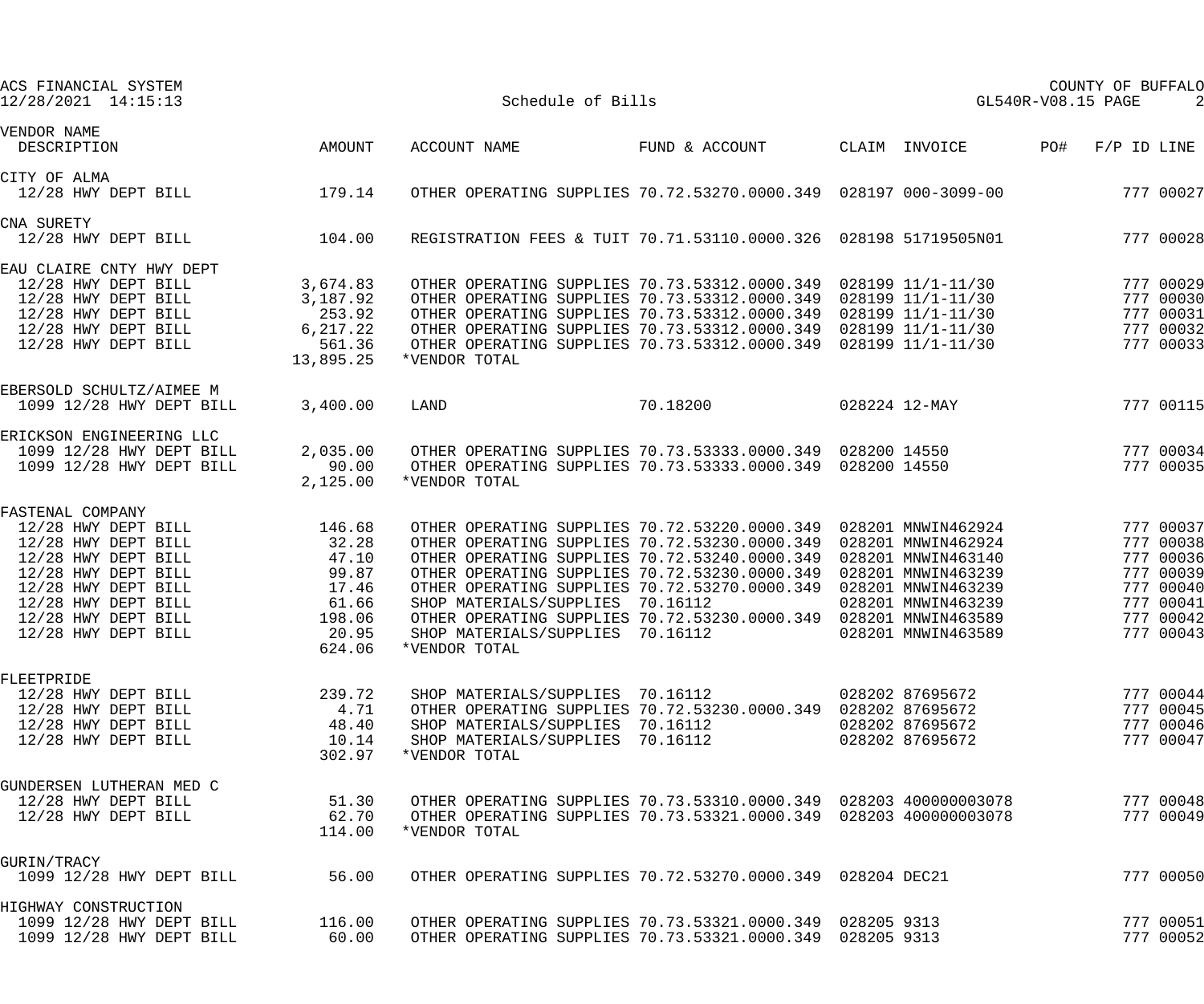| ACS FINANCIAL SYSTEM<br>12/28/2021 14:15:13                                                                                                                                                                                                                                       |                                                                                                          | Schedule of Bills                                                                                                                                                                                                                                                                                                                                                                                                                                                                                           |                                                                                                                |                                                                                                                                                                | GL540R-V08.15 PAGE | COUNTY OF BUFFALO |                                                                                                                                             |
|-----------------------------------------------------------------------------------------------------------------------------------------------------------------------------------------------------------------------------------------------------------------------------------|----------------------------------------------------------------------------------------------------------|-------------------------------------------------------------------------------------------------------------------------------------------------------------------------------------------------------------------------------------------------------------------------------------------------------------------------------------------------------------------------------------------------------------------------------------------------------------------------------------------------------------|----------------------------------------------------------------------------------------------------------------|----------------------------------------------------------------------------------------------------------------------------------------------------------------|--------------------|-------------------|---------------------------------------------------------------------------------------------------------------------------------------------|
| VENDOR NAME<br>DESCRIPTION                                                                                                                                                                                                                                                        | AMOUNT                                                                                                   | ACCOUNT NAME                                                                                                                                                                                                                                                                                                                                                                                                                                                                                                | FUND & ACCOUNT                                                                                                 | CLAIM INVOICE                                                                                                                                                  | PO#                | $F/P$ ID LINE     |                                                                                                                                             |
| HIGHWAY CONSTRUCTION<br>1099 12/28 HWY DEPT BILL<br>1099 12/28 HWY DEPT BILL                                                                                                                                                                                                      | 656.00<br>258.00<br>1,090.00                                                                             | OTHER OPERATING SUPPLIES 70.73.53321.0000.349 028205 9313<br>OTHER OPERATING SUPPLIES 70.73.53321.0000.349 028205 9313<br>*VENDOR TOTAL                                                                                                                                                                                                                                                                                                                                                                     |                                                                                                                |                                                                                                                                                                |                    |                   | 777 00053<br>777 00054                                                                                                                      |
| ITECHRA INC<br>12/28 HWY DEPT BILL<br>12/28 HWY DEPT BILL<br>12/28 HWY DEPT BILL                                                                                                                                                                                                  | 921.38<br>37.49<br>592.38<br>1,551.25                                                                    | OFFICE SUPPLIES<br>OFFICE SUPPLIES<br>OFFICE SUPPLIES<br>*VENDOR TOTAL                                                                                                                                                                                                                                                                                                                                                                                                                                      | 70.71.53110.0000.310 028206 119858<br>70.71.53110.0000.310 028206 119858<br>70.71.53110.0000.310 028206 119858 |                                                                                                                                                                |                    |                   | 777 00055<br>777 00056<br>777 00057                                                                                                         |
| JFTCO, INC<br>12/28 HWY DEPT BILL<br>12/28 HWY DEPT BILL<br>12/28 HWY DEPT BILL<br>12/28 HWY DEPT BILL                                                                                                                                                                            | 150.81<br>338.60<br>92.06<br>92.06<br>673.53                                                             | OTHER OPERATING SUPPLIES 70.72.53240.0000.349 028207 PIEC0078081<br>OTHER OPERATING SUPPLIES 70.72.53240.0000.349 028207 PIEC0079779<br>OTHER OPERATING SUPPLIES 70.72.53240.0000.349 028207 PIEC0080951<br>OTHER OPERATING SUPPLIES 70.72.53240.0000.349 028207 PIEC0080952<br>*VENDOR TOTAL                                                                                                                                                                                                               |                                                                                                                |                                                                                                                                                                |                    |                   | 777 00061<br>777 00058<br>777 00059<br>777 00060                                                                                            |
| JOHN DEERE FINANCIAL<br>12/28 HWY DEPT BILL<br>12/28 HWY DEPT BILL<br>12/28 HWY DEPT BILL<br>12/28 HWY DEPT BILL<br>12/28 HWY DEPT BILL<br>12/28 HWY DEPT BILL<br>12/28 HWY DEPT BILL<br>12/28 HWY DEPT BILL<br>12/28 HWY DEPT BILL<br>12/28 HWY DEPT BILL<br>12/28 HWY DEPT BILL | 34.07<br>23.32<br>35.79<br>36.15<br>17.86<br>67.32<br>20.15<br>17.55<br>57.29<br>35.61<br>4.82<br>349.93 | OTHER OPERATING SUPPLIES 70.72.53220.0000.349 028208 2356135<br>OTHER OPERATING SUPPLIES 70.72.53240.0000.349<br>SHOP MATERIALS/SUPPLIES 70.16112<br>SHOP MATERIALS/SUPPLIES 70.16112<br>SHOP MATERIALS/SUPPLIES 70.16112<br>SHOP MATERIALS/SUPPLIES 70.16112<br>SHOP MATERIALS/SUPPLIES 70.16112<br>SHOP MATERIALS/SUPPLIES 70.16112<br>SHOP MATERIALS/SUPPLIES 70.16112<br>OTHER OPERATING SUPPLIES 70.72.53240.0000.349 028208 2357512<br>OTHER OPERATING SUPPLIES 70.72.53240.0000.349<br>*VENDOR TOTAL |                                                                                                                | 028208 2356135<br>028208 2357510<br>028208 2357510<br>028208 2357510<br>028208 2357510<br>028208 2357510<br>028208 2357510<br>028208 2357510<br>028208 2358009 |                    |                   | 777 00062<br>777 00063<br>777 00064<br>777 00065<br>777 00066<br>777 00067<br>777 00068<br>777 00069<br>777 00070<br>777 00071<br>777 00072 |
| MID-STATE TRUCK SERVICE<br>12/28 HWY DEPT BILL<br>12/28 HWY DEPT BILL<br>12/28 HWY DEPT BILL<br>12/28 HWY DEPT BILL<br>12/28 HWY DEPT BILL                                                                                                                                        | 865.66                                                                                                   | 865.66CR OTHER OPERATING SUPPLIES 70.72.53240.0000.349 028209 CM220944E<br>124.47CR OTHER OPERATING SUPPLIES 70.72.53240.0000.349 028209 CM220982E<br>OTHER OPERATING SUPPLIES 70.72.53240.0000.349  028209  220944E<br>173.61 OTHER OPERATING SUPPLIES 70.72.53240.0000.349 028209 220982E<br>1,603.78 OTHER OPERATING SUPPLIES 70.72.53240.0000.349 028209 221027E<br>1,652.92 *VENDOR TOTAL                                                                                                              |                                                                                                                |                                                                                                                                                                |                    |                   | 777 00075<br>777 00077<br>777 00074<br>777 00073<br>777 00076                                                                               |
| MIDWEST NATURAL GAS INC<br>12/28 HWY DEPT BILL                                                                                                                                                                                                                                    | 330.75                                                                                                   | OTHER OPERATING SUPPLIES 70.72.53270.0000.349  028210  1-06-7351-00                                                                                                                                                                                                                                                                                                                                                                                                                                         |                                                                                                                |                                                                                                                                                                |                    |                   | 777 00078                                                                                                                                   |
| MISSISSIPPI WELDERS SUPP<br>12/28 HWY DEPT BILL                                                                                                                                                                                                                                   | 91.30                                                                                                    | OTHER OPERATING SUPPLIES 70.72.53240.0000.349  028211  3666059                                                                                                                                                                                                                                                                                                                                                                                                                                              |                                                                                                                |                                                                                                                                                                |                    |                   | 777 00079                                                                                                                                   |
| MONROE TRUCK EQUIPMENT<br>12/28 HWY DEPT BILL                                                                                                                                                                                                                                     | 114.53                                                                                                   | OTHER OPERATING SUPPLIES 70.72.53240.0000.349 028212 425736                                                                                                                                                                                                                                                                                                                                                                                                                                                 |                                                                                                                |                                                                                                                                                                |                    |                   | 777 00080                                                                                                                                   |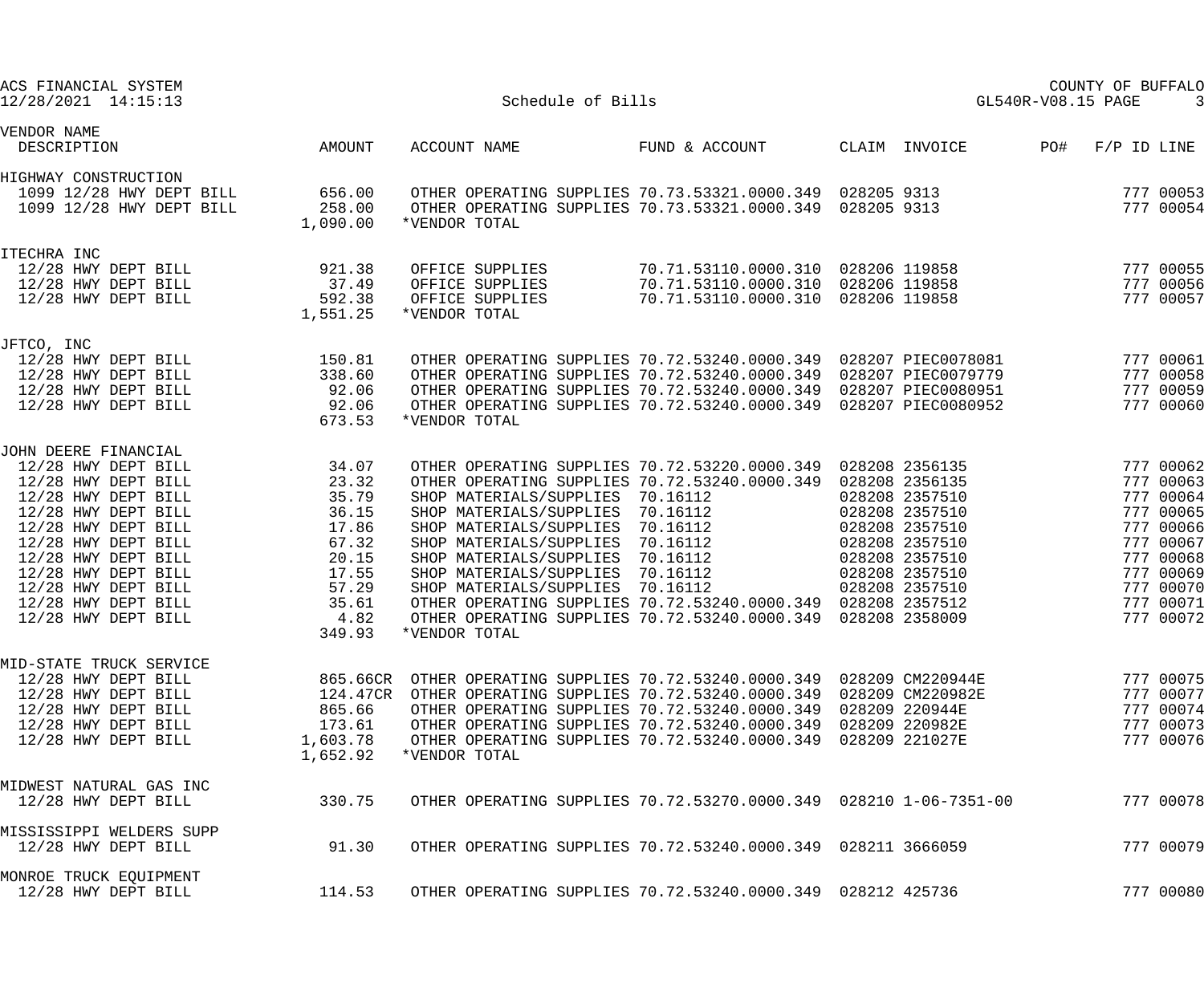| ACS FINANCIAL SYSTEM<br>12/28/2021 14:15:13                                                                                                                                                                                            |                                                                                    | Schedule of Bills                                                                                                                                                                                                                                                                                                                                                                                                                                                                                                                         |                |                                                 | GL540R-V08.15 PAGE | COUNTY OF BUFFALO                                                                                                 |
|----------------------------------------------------------------------------------------------------------------------------------------------------------------------------------------------------------------------------------------|------------------------------------------------------------------------------------|-------------------------------------------------------------------------------------------------------------------------------------------------------------------------------------------------------------------------------------------------------------------------------------------------------------------------------------------------------------------------------------------------------------------------------------------------------------------------------------------------------------------------------------------|----------------|-------------------------------------------------|--------------------|-------------------------------------------------------------------------------------------------------------------|
| VENDOR NAME<br>DESCRIPTION                                                                                                                                                                                                             | AMOUNT                                                                             | ACCOUNT NAME                                                                                                                                                                                                                                                                                                                                                                                                                                                                                                                              | FUND & ACCOUNT | CLAIM INVOICE                                   | PO#                | $F/P$ ID LINE                                                                                                     |
| MOTOR PARTS & EQUIPMENT<br>12/28 HWY DEPT BILL<br>12/28 HWY DEPT BILL<br>12/28 HWY DEPT BILL<br>12/28 HWY DEPT BILL<br>12/28 HWY DEPT BILL<br>12/28 HWY DEPT BILL<br>12/28 HWY DEPT BILL<br>12/28 HWY DEPT BILL<br>12/28 HWY DEPT BILL | 21.38<br>234.44<br>67.27<br>190.67<br>39.20<br>102.76<br>14.70<br>257.41<br>793.48 | OTHER OPERATING SUPPLIES 70.72.53220.0000.349 028213 595401<br>OTHER OPERATING SUPPLIES 70.72.53240.0000.349 028213 596084<br>SHOP MATERIALS/SUPPLIES 70.16112<br>SHOP MATERIALS/SUPPLIES 70.16112<br>OTHER OPERATING SUPPLIES 70.72.53230.0000.349 028213 597320<br>OTHER OPERATING SUPPLIES 70.72.53240.0000.349<br>OTHER OPERATING SUPPLIES 70.72.53230.0000.349 028213 598421<br>OTHER OPERATING SUPPLIES 70.72.53240.0000.349 028213 598467<br>134.35CR OTHER OPERATING SUPPLIES 70.72.53240.0000.349 028213 598618<br>*VENDOR TOTAL |                | 028213 597320<br>028213 597320<br>028213 598421 |                    | 777 00081<br>777 00082<br>777 00083<br>777 00084<br>777 00085<br>777 00086<br>777 00087<br>777 00088<br>777 00089 |
| MSA PROFESSIONAL SERVICE<br>12/28 HWY DEPT BILL                                                                                                                                                                                        | 9,450.00                                                                           | OTHER OPERATING SUPPLIES 70.73.53331.0000.349  028214  R05643025.0-5                                                                                                                                                                                                                                                                                                                                                                                                                                                                      |                |                                                 |                    | 777 00090                                                                                                         |
| NUSS TRUCK & EQUIPMENT<br>12/28 HWY DEPT BILL<br>12/28 HWY DEPT BILL<br>12/28 HWY DEPT BILL<br>12/28 HWY DEPT BILL<br>12/28 HWY DEPT BILL<br>12/28 HWY DEPT BILL                                                                       | 87.28<br>480.91<br>64.33CR<br>79.67CR<br>64.33<br>433.17<br>921.69                 | OTHER OPERATING SUPPLIES 70.72.53240.0000.349 028215 CM5279816P<br>OTHER OPERATING SUPPLIES 70.72.53240.0000.349 028215 CM5279896P<br>OTHER OPERATING SUPPLIES 70.72.53240.0000.349  028215 CM5284973P<br>OTHER OPERATING SUPPLIES 70.72.53240.0000.349  028215  5279996P<br>OTHER OPERATING SUPPLIES 70.72.53240.0000.349 028215 5284973P<br>OTHER OPERATING SUPPLIES 70.72.53240.0000.349   028215   5288328P<br>*VENDOR TOTAL                                                                                                          |                |                                                 |                    | 777 00092<br>777 00093<br>777 00095<br>777 00091<br>777 00094<br>777 00096                                        |
| OLSON/RONALD WILLIAM<br>1099 12/28 HWY DEPT BILL                                                                                                                                                                                       | 175.00                                                                             | OTHER OPERATING SUPPLIES 70.72.53270.0000.349 028216 DECEMBER                                                                                                                                                                                                                                                                                                                                                                                                                                                                             |                |                                                 |                    | 777 00097                                                                                                         |
| PEPIN CO HIGHWAY DEPARTM<br>12/28 HWY DEPT BILL<br>12/28 HWY DEPT BILL<br>12/28 HWY DEPT BILL<br>12/28 HWY DEPT BILL<br>12/28 HWY DEPT BILL                                                                                            | 3,457.88<br>2,524.25<br>95.71<br>7,120.60<br>731.19<br>13,929.63                   | OTHER OPERATING SUPPLIES 70.73.53312.0000.349 028217 10/17-11/13<br>OTHER OPERATING SUPPLIES 70.73.53312.0000.349 028217 10/17-11/13<br>OTHER OPERATING SUPPLIES 70.73.53312.0000.349 028217 10/17-11/13<br>OTHER OPERATING SUPPLIES 70.73.53312.0000.349 028217 10/17-11/13<br>OTHER OPERATING SUPPLIES 70.73.53312.0000.349  028217  10/17-11/13<br>*VENDOR TOTAL                                                                                                                                                                       |                |                                                 |                    | 777 00098<br>777 00099<br>777 00100<br>777 00101<br>777 00102                                                     |
| PRECISE MOBILE RESOURCE<br>12/28 HWY DEPT BILL                                                                                                                                                                                         | 28.41                                                                              | OTHER OPERATING SUPPLIES 70.73.53321.0000.349 028218 200-1034286                                                                                                                                                                                                                                                                                                                                                                                                                                                                          |                |                                                 |                    | 777 00103                                                                                                         |
| RBSCOTT<br>12/28 HWY DEPT BILL                                                                                                                                                                                                         | 210.00                                                                             | SHOP MATERIALS/SUPPLIES 70.16112                                                                                                                                                                                                                                                                                                                                                                                                                                                                                                          |                | 028219 0142960-IN                               |                    | 777 00104                                                                                                         |
| RIVER STATES TRUCK & TRA<br>12/28 HWY DEPT BILL                                                                                                                                                                                        | 27.00                                                                              | OTHER OPERATING SUPPLIES 70.72.53240.0000.349  028220  2558389                                                                                                                                                                                                                                                                                                                                                                                                                                                                            |                |                                                 |                    | 777 00105                                                                                                         |
| RIVERLAND ENERGY COOP<br>12/28 HWY DEPT BILL<br>12/28 HWY DEPT BILL<br>12/28 HWY DEPT BILL<br>12/28 HWY DEPT BILL                                                                                                                      | 438.50<br>179.60<br>260.13<br>66.13<br>944.36                                      | OTHER OPERATING SUPPLIES 70.72.53270.0000.349 028221 61264000<br>OTHER OPERATING SUPPLIES 70.72.53270.0000.349 028221 61264002<br>OTHER OPERATING SUPPLIES 70.72.53270.0000.349 028221 61264003<br>OTHER OPERATING SUPPLIES 70.72.53270.0000.349 028221 61264007<br>*VENDOR TOTAL                                                                                                                                                                                                                                                         |                |                                                 |                    | 777 00106<br>777 00107<br>777 00108<br>777 00109                                                                  |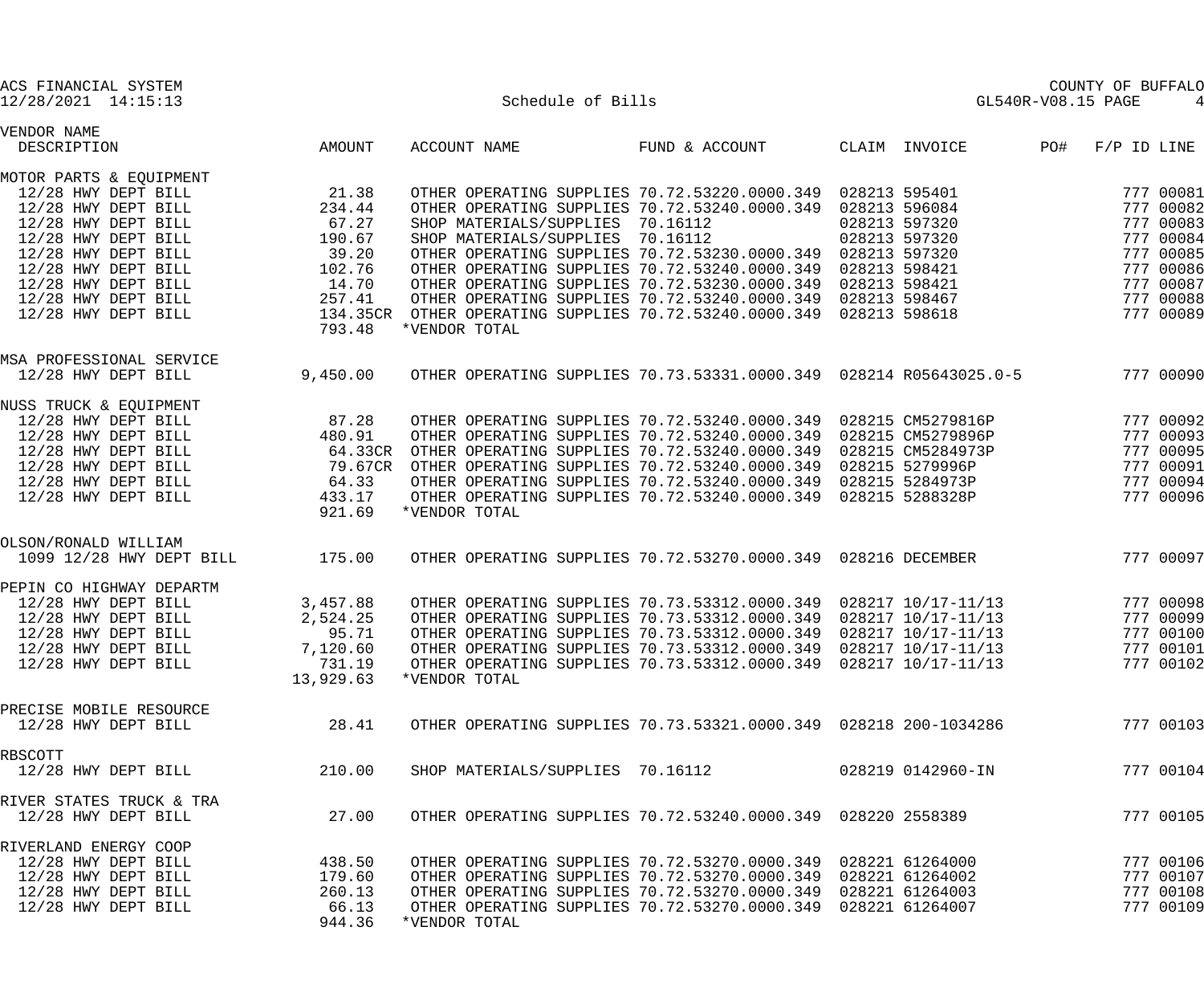| ACS FINANCIAL SYSTEM<br>12/28/2021 14:15:13                                                            |                               | Schedule of Bills                                                                                                                                                                      |                      |                      | GL540R-V08.15 PAGE | COUNTY OF BUFFALO |           |
|--------------------------------------------------------------------------------------------------------|-------------------------------|----------------------------------------------------------------------------------------------------------------------------------------------------------------------------------------|----------------------|----------------------|--------------------|-------------------|-----------|
| VENDOR NAME<br>DESCRIPTION                                                                             | <b>AMOUNT</b>                 | ACCOUNT NAME                                                                                                                                                                           | FUND & ACCOUNT       | CLAIM INVOICE        | PO#                | $F/P$ ID LINE     |           |
| RONCO ENGINEERING COMPAN                                                                               |                               |                                                                                                                                                                                        |                      |                      |                    |                   |           |
| 12/28 HWY DEPT BILL                                                                                    | 64.19                         | SHOP MATERIALS/SUPPLIES 70.16112                                                                                                                                                       |                      | 028222 3268706       |                    |                   | 777 00110 |
| 12/28 HWY DEPT BILL                                                                                    |                               | SHOP MATERIALS/SUPPLIES 70.16112                                                                                                                                                       |                      | 028222 3268798       |                    |                   | 777 00111 |
| 12/28 HWY DEPT BILL                                                                                    | $76.38$<br>$1,353.77$         |                                                                                                                                                                                        |                      |                      |                    |                   | 777 00112 |
| 12/28 HWY DEPT BILL                                                                                    | 107.68                        | SHOP MATERIALS/SUPPLIES 70.16112 028222 3269569<br>OTHER OPERATING SUPPLIES 70.72.53240.0000.349 028222 3269574                                                                        |                      |                      |                    |                   | 777 00113 |
|                                                                                                        | 1,602.02                      | *VENDOR TOTAL                                                                                                                                                                          |                      |                      |                    |                   |           |
| SCHNEIDER ELECTRIC SYSTE                                                                               |                               |                                                                                                                                                                                        |                      |                      |                    |                   |           |
| 12/28 HWY DEPT BILL                                                                                    | 603.10                        | OTHER OPERATING SUPPLIES 70.72.53232.0000.349 028223 153372                                                                                                                            |                      |                      |                    |                   | 777 00114 |
| UNIVERSAL TRUCK EQUIPMEN                                                                               |                               |                                                                                                                                                                                        |                      |                      |                    |                   |           |
| 12/28 HWY DEPT BILL                                                                                    | 73.29<br>2,084.38<br>1,152.62 | SHOP MATERIALS/SUPPLIES 70.16112                                                                                                                                                       |                      | 028225 56441         |                    |                   | 777 00116 |
| 12/28 HWY DEPT BILL<br>12/28 HWY DEPT BILL<br>12/28 HWY DEPT BILL                                      |                               | OTHER OPERATING SUPPLIES 70.73.53360.0000.349 028225 56441<br>OTHER OPERATING SUPPLIES 70.72.53240.0000.349 028225 56441<br>OTHER OPERATING SUPPLIES 70.72.53240.0000.349 028225 56530 |                      |                      |                    |                   | 777 00117 |
|                                                                                                        |                               |                                                                                                                                                                                        |                      |                      |                    |                   | 777 00118 |
|                                                                                                        | 44.60                         |                                                                                                                                                                                        |                      |                      |                    |                   | 777 00119 |
|                                                                                                        | 3,354.89                      | *VENDOR TOTAL                                                                                                                                                                          |                      |                      |                    |                   |           |
| US BANK                                                                                                |                               |                                                                                                                                                                                        |                      |                      |                    |                   |           |
| $12.26$ HWY DEPT BILL $12.26$ CR OTHER OPERATING SUPPLIES $70.73.53310.0000.349$ 028226 HWY2-FALLSMEAT |                               |                                                                                                                                                                                        |                      |                      |                    |                   | 777 00130 |
| 12/28 HWY DEPT BILL                                                                                    |                               | 14.99CR OTHER OPERATING SUPPLIES 70.73.53321.0000.349 028226 HWY2-FALLSMEAT                                                                                                            |                      |                      |                    |                   | 777 00131 |
| 12/28 HWY DEPT BILL                                                                                    | $37.73$<br>5.15               | OTHER OPERATING SUPPLIES 70.73.53310.0000.349 028226 HWY2-SAMSCLUB                                                                                                                     |                      |                      |                    |                   | 777 00133 |
| 12/28 HWY DEPT BILL                                                                                    |                               | POSTAGE                                                                                                                                                                                | 70.71.53110.0000.311 | 028226 HWY2-USPS     |                    |                   | 777 00132 |
| 12/28 HWY DEPT BILL                                                                                    | 153.98                        | OTHER OPERATING SUPPLIES 70.72.53270.0000.349                                                                                                                                          |                      | 028226 HWY3-MENARDS  |                    |                   | 777 00128 |
| 12/28 HWY DEPT BILL                                                                                    | 24.70                         | OTHER OPERATING SUPPLIES 70.73.53321.0000.349                                                                                                                                          |                      | 028226 HWY3-USPS     |                    |                   | 777 00129 |
| 12/28 HWY DEPT BILL                                                                                    | 8.41                          | OFFICE SUPPLIES                                                                                                                                                                        |                      |                      |                    |                   | 777 00123 |
| 12/28 HWY DEPT BILL                                                                                    | 66.49                         | OTHER OPERATING SUPPLIES 70.71.53110.0000.349 028226 HWY4-AMZNMRKT                                                                                                                     |                      |                      |                    |                   | 777 00124 |
| 12/28 HWY DEPT BILL                                                                                    | 19.98                         | OFFICE SUPPLIES                                                                                                                                                                        |                      |                      |                    |                   | 777 00125 |
| 12/28 HWY DEPT BILL                                                                                    | 15.77                         | OFFICE SUPPLIES                                                                                                                                                                        | 70.71.53110.0000.310 | 028226 HWY4-AMZNMRKT |                    |                   | 777 00127 |
| 12/28 HWY DEPT BILL                                                                                    | 0.99                          | OTHER OPERATING SUPPLIES 70.71.53192.0000.349 028226 HWY4-APPLE                                                                                                                        |                      |                      |                    |                   | 777 00126 |
| 12/28 HWY DEPT BILL                                                                                    | 99.00                         | LODGING                                                                                                                                                                                |                      |                      |                    |                   | 777 00122 |
| 12/28 HWY DEPT BILL                                                                                    | 6.82                          | REGISTRATION FEES & TUIT 70.71.53111.0000.326 028226 HWY4-PAYGOV                                                                                                                       |                      |                      |                    |                   | 777 00120 |
| 12/28 HWY DEPT BILL                                                                                    | 195.00                        | REGISTRATION FEES & TUIT 70.71.53111.0000.326 028226 HWY4-PAYGOV                                                                                                                       |                      |                      |                    |                   | 777 00121 |
|                                                                                                        | 606.77                        | *VENDOR TOTAL                                                                                                                                                                          |                      |                      |                    |                   |           |
| 1ST CHOICE PEST SOLUTION                                                                               |                               |                                                                                                                                                                                        |                      |                      |                    |                   |           |
| 1099 12/28 HWY DEPT BILL                                                                               | 80.00                         | OTHER OPERATING SUPPLIES 70.72.53270.0000.349 028186 18563                                                                                                                             |                      |                      |                    |                   | 777 00001 |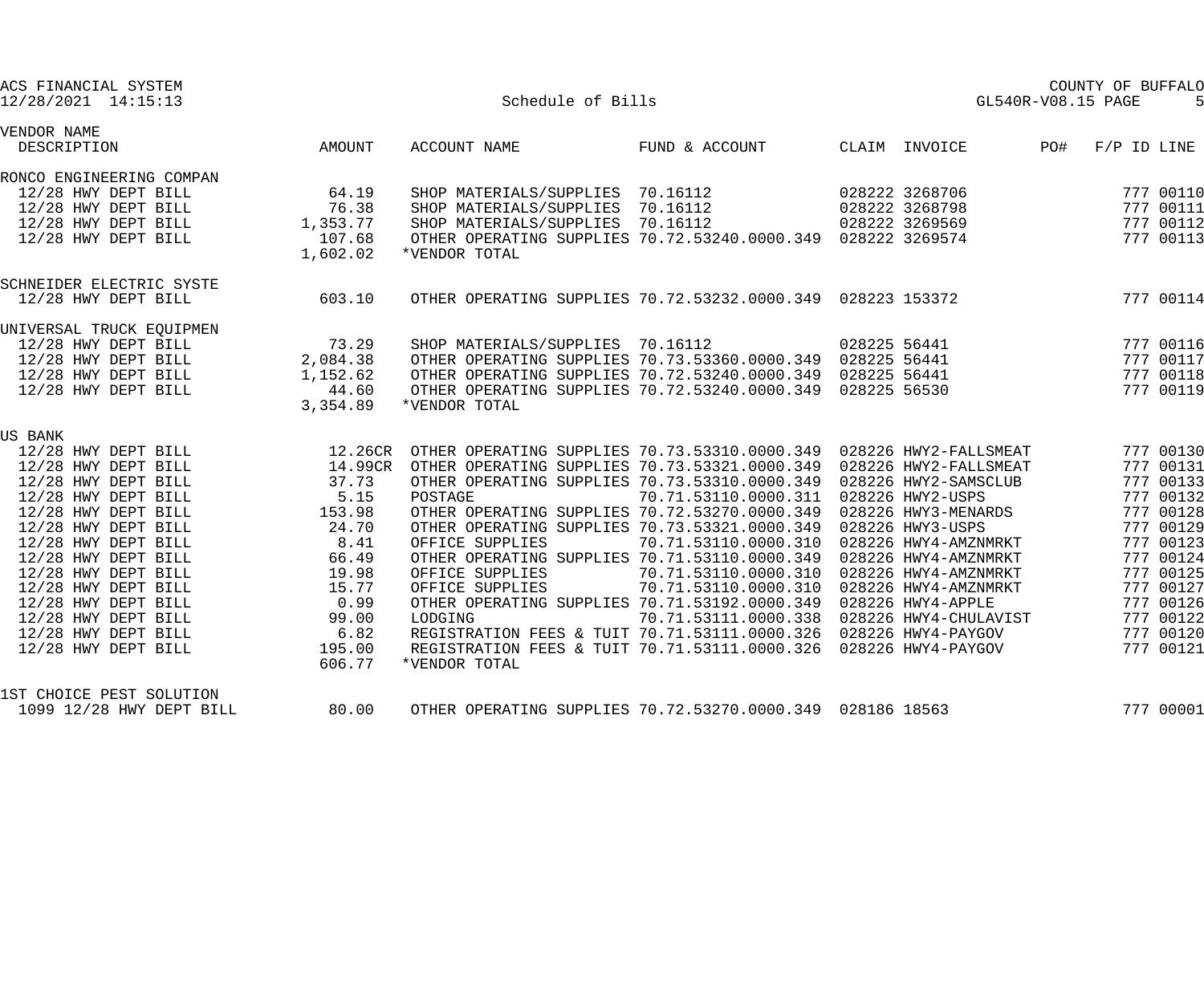| ACS FINANCIAL SYSTEM<br>12/28/2021 14:15:13 |            |              | Schedule of Bills |               | GL540R-V08.15 PAGE | COUNTY OF BUFFALO |  |
|---------------------------------------------|------------|--------------|-------------------|---------------|--------------------|-------------------|--|
| VENDOR NAME<br>DESCRIPTION                  | AMOUNT     | ACCOUNT NAME | FUND & ACCOUNT    | CLAIM INVOICE |                    | PO# F/P ID LINE   |  |
| REPORT TOTALS:                              | 241,070.19 |              |                   |               |                    |                   |  |

RECORDS PRINTED - 000133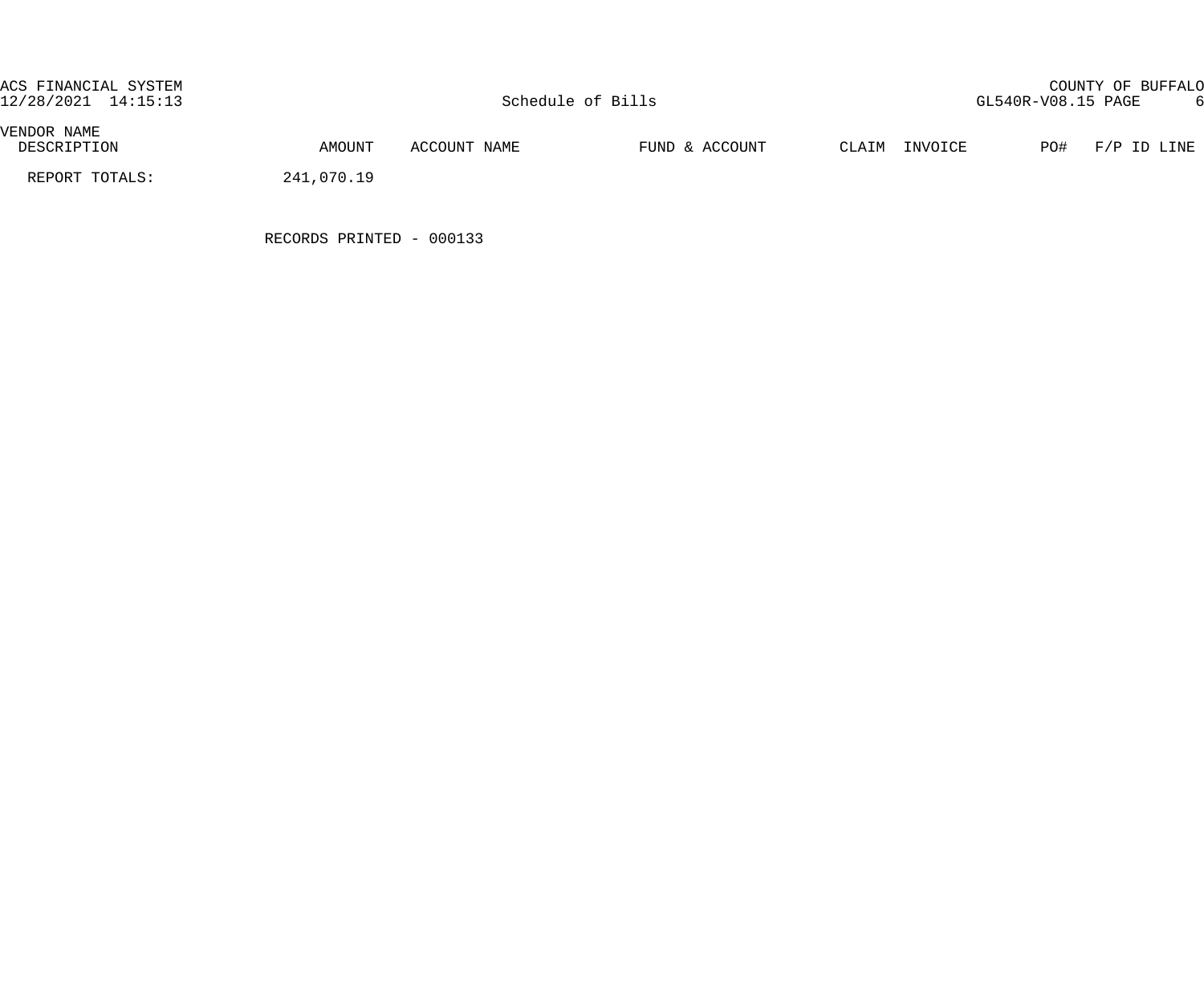| ACS FINANCIAL SYSTEM<br>12/28/2021 14:15:13 | Schedule of Bills                                                          | COUNTY OF BUFFALO<br>GL060S-V08.15 RECAPPAGE<br>GL540R |
|---------------------------------------------|----------------------------------------------------------------------------|--------------------------------------------------------|
| FUND RECAP:                                 |                                                                            |                                                        |
| FUND DESCRIPTION<br>$---$                   | DISBURSEMENTS                                                              |                                                        |
| 70 HIGHWAY FUND                             | 241,070.19                                                                 |                                                        |
| TOTAL ALL FUNDS                             | 241,070.19                                                                 |                                                        |
|                                             |                                                                            |                                                        |
| BANK RECAP:                                 |                                                                            |                                                        |
| BANK NAME                                   | DISBURSEMENTS                                                              |                                                        |
| GREN BANK OF ALMA (MISC)                    | 241,070.19                                                                 |                                                        |
| TOTAL ALL BANKS                             | 241,070.19                                                                 |                                                        |
|                                             | THE PRECEDING LIST OF BILLS PAYABLE WAS REVIEWED AND APPROVED FOR PAYMENT. |                                                        |

| DATE. | . | APPROVED BY |  |
|-------|---|-------------|--|
|       |   |             |  |
|       |   |             |  |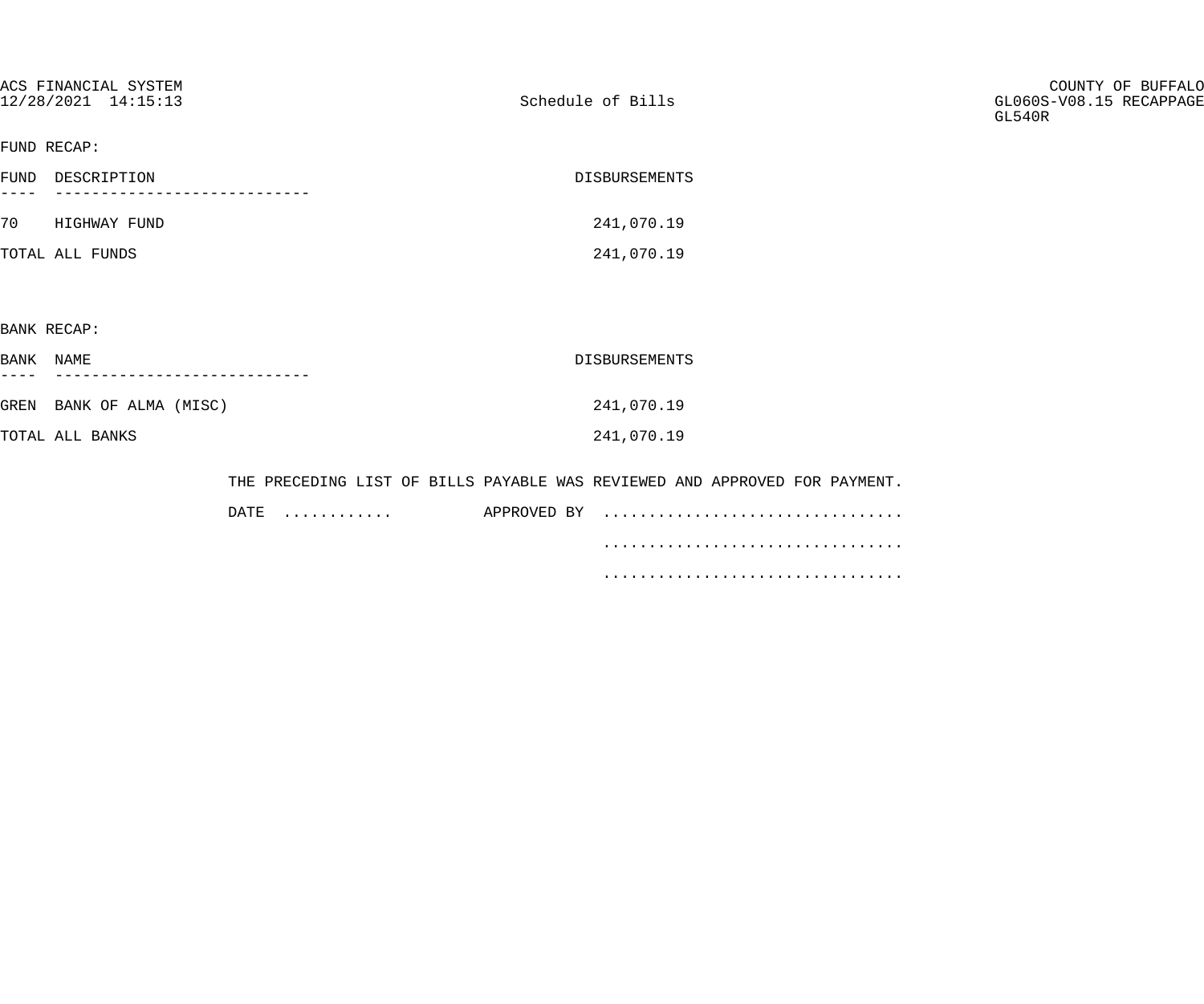| ACS FINANCIAI SYSTEM |                   | COUNTY OF BUFFALO                  |
|----------------------|-------------------|------------------------------------|
| 12/29/2021 15:03:26  | Schedule of Bills | GL050S-V08.15 COVERPAGE<br>GT.540R |
|                      |                   |                                    |

|         |  |  |  | * * * K A S S I E * * * |  |  |  |  |
|---------|--|--|--|-------------------------|--|--|--|--|
| l*      |  |  |  | * * * K A S S I E * * * |  |  |  |  |
| l*      |  |  |  | * * * K A S S T F * * * |  |  |  |  |
| $\star$ |  |  |  | * * * K A S S T E * * * |  |  |  |  |
|         |  |  |  |                         |  |  |  |  |

Report Selection:

RUN GROUP... 12/29H COMMENT... 12/29/2021 HIGHWAY BILLS

DATA-JE-ID DATA COMMENT

-------------- ------------------------

D-12292021-796 12/29 HWY DEPT BILL

Run Instructions:

| Jobg Banner Copies Form Printer |         | Hold Space LPI Lines CPI CP SP RT |        |  |
|---------------------------------|---------|-----------------------------------|--------|--|
| L KASSIE                        | LAS4002 |                                   | 606610 |  |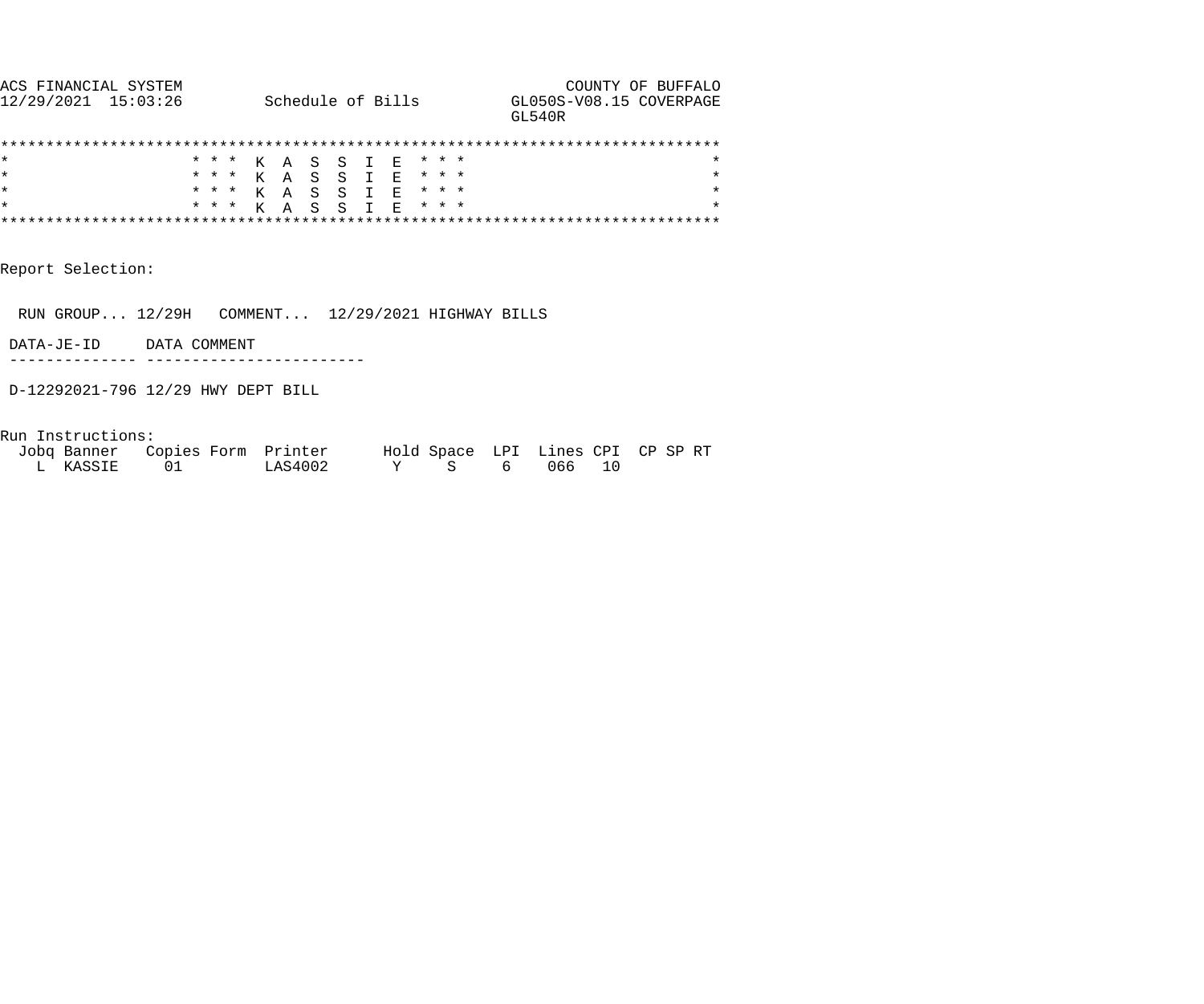| ACS FINANCIAL SYSTEM<br>12/29/2021 15:03:26                                 |                        |               | Schedule of Bills                                                                                                                          |                  | COUNTY OF BUFFALO<br>GL540R-V08.15 PAGE |
|-----------------------------------------------------------------------------|------------------------|---------------|--------------------------------------------------------------------------------------------------------------------------------------------|------------------|-----------------------------------------|
| VENDOR NAME<br>DESCRIPTION                                                  | AMOUNT                 | ACCOUNT NAME  | FUND & ACCOUNT                                                                                                                             | INVOICE<br>CLAIM | F/P ID LINE<br>PO#                      |
| TRACTOR CENTRAL LLC<br>1099 12/29 HWY DEPT BILL<br>1099 12/29 HWY DEPT BILL | 54,789.93<br>17,789.93 | *VENDOR TOTAL | OTHER OPERATING SUPPLIES 70.72.53281.0000.349  028227  8142709<br>37,000.00CR OTHER OPERATING SUPPLIES 70.72.53281.0000.349 028227 8142709 |                  | 796 00001<br>796 00002                  |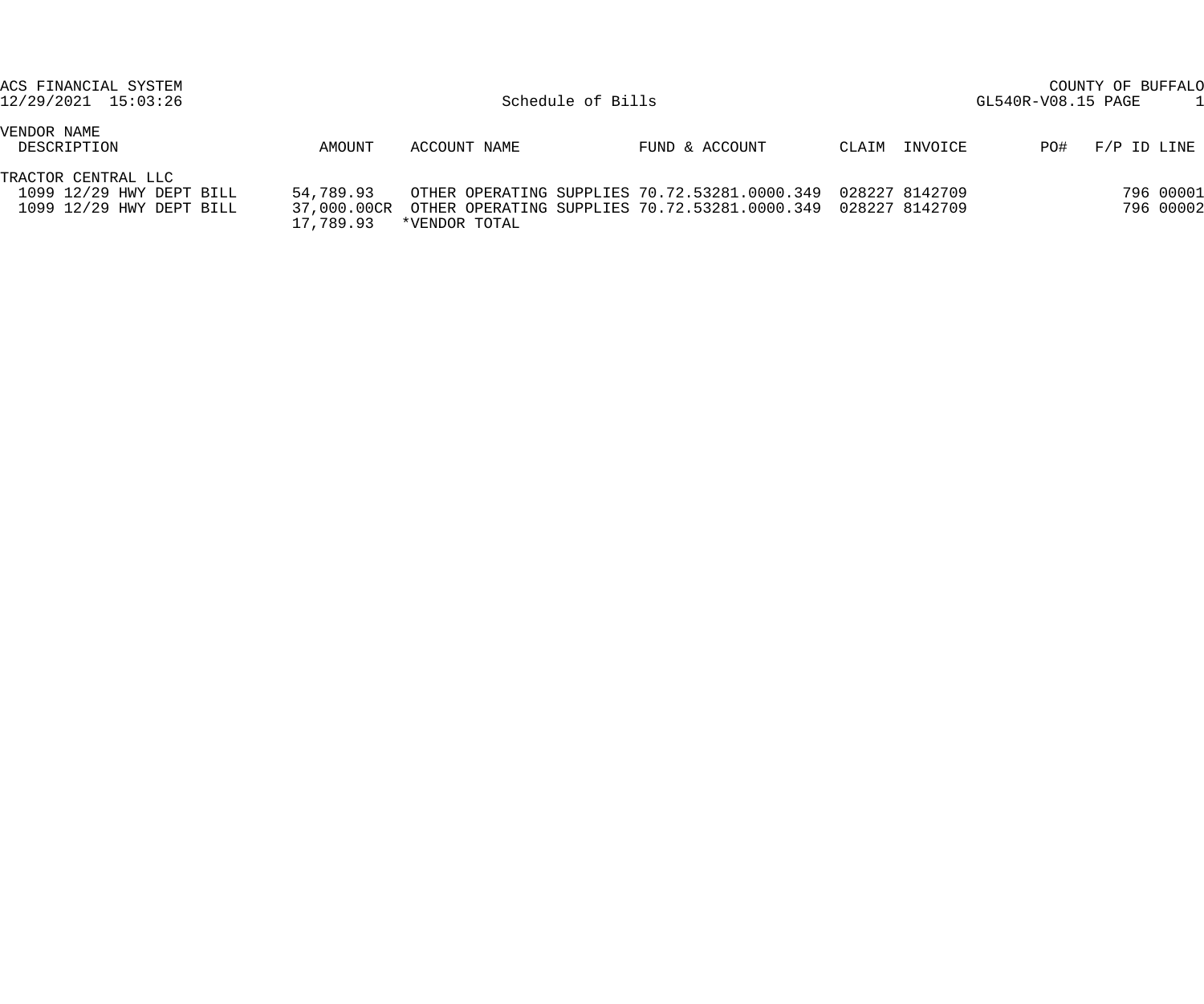| ACS FINANCIAL SYSTEM<br>12/29/2021 15:03:26 |           |              | Schedule of Bills |       |         | GL540R-V08.15 PAGE | COUNTY OF BUFFALO |  |
|---------------------------------------------|-----------|--------------|-------------------|-------|---------|--------------------|-------------------|--|
| VENDOR NAME<br>DESCRIPTION                  | AMOUNT    | ACCOUNT NAME | FUND & ACCOUNT    | CLAIM | INVOICE |                    | PO# F/P ID LINE   |  |
| REPORT TOTALS:                              | 17,789.93 |              |                   |       |         |                    |                   |  |

RECORDS PRINTED - 000002